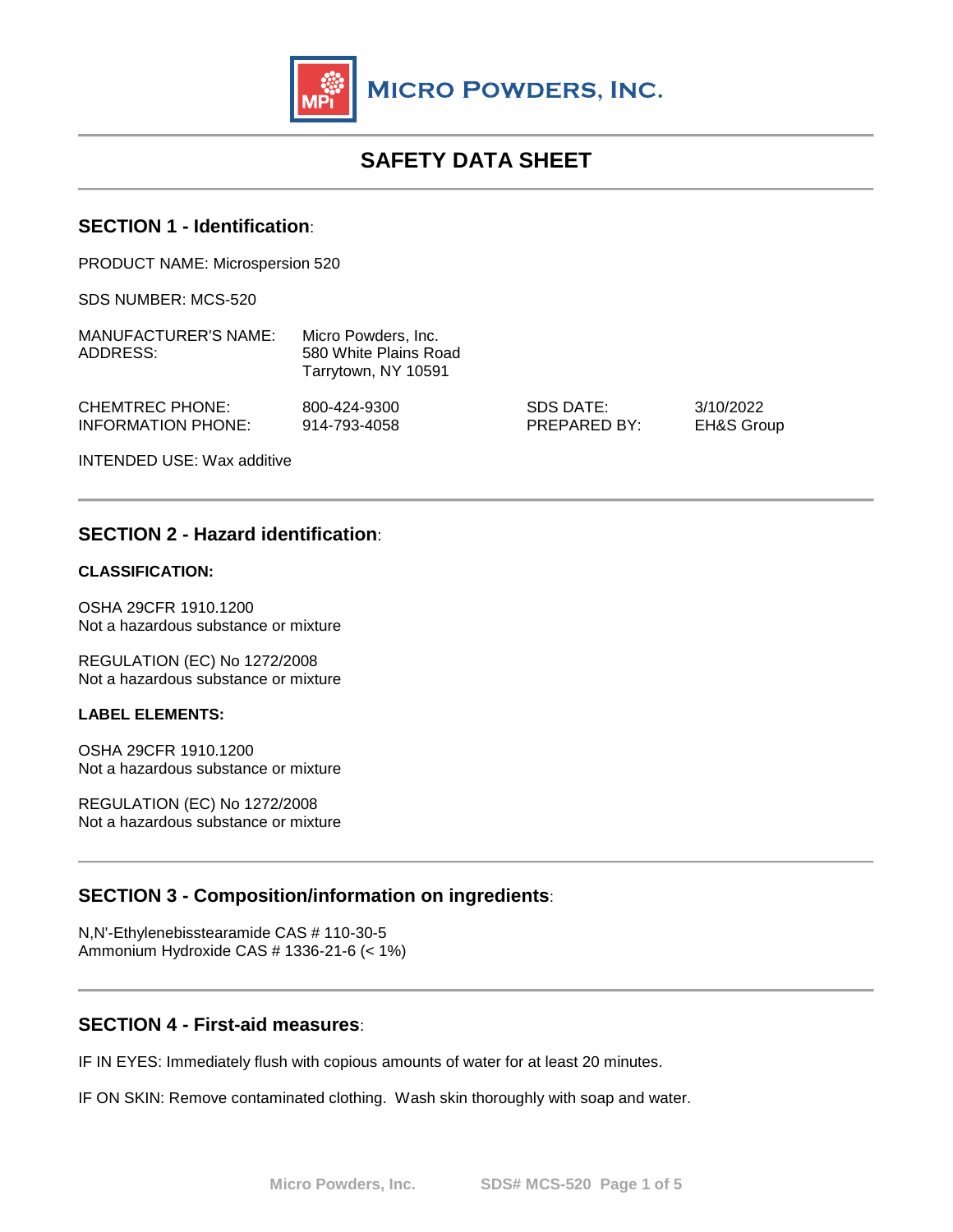IF INGESTED: Do not induce vomiting; aspiration hazard. Dilute with 1-2 glasses of water. Get medical aid. If vomiting occurs spontaneously, keep head below hips to present aspiration of liquid into lungs.

# **SECTION 5 - Fire-fighting measures**:

OSHA FLAMMABILITY CLASS: Non-combustible liquid.

SUITABLE EXTINGUISHING MEDIA: Carbon Dioxide, dry chemical or fine water spray. Avoid water stream on molten burning material as it may scatter and spread the fire.

SPECIAL FIREFIGHTING PROCEDURES: Wear self-contained breathing apparatus and protective clothing approved by NIOSH. Watch footing on floors and stairs because of possible melting and spreading of material. Use spray to keep containers cool.

UNUSUAL FIRE AND EXPLOSION HAZARDS: None.

#### **SECTION 6 - Accidental release measures**:

STEPS TO BE TAKEN IN CASE MATERIAL IS RELEASED OR SPILLED: Wear recommended personal protective equipment. Do not let spilled material enter waterways. Absorb with oil-dri or similar inert material. Sweep or scrape up and containerize. Report major leaks and spills to the appropriate local, state and federal government agencies.

#### **SECTION 7 - Handling and storage**:

SPECIAL HANDLING AND STORAGE: Always wear recommended personal protective equipment. Avoid breathing fumes from heating operations. Avoid spillage which can cause very slippery conditions on floors. Use good personal hygiene and housekeeping.

STORAGE RECOMMENDATIONS: Avoid excessive heat. Keep from freezing.

#### **SECTION 8 - Exposure controls/personal protection**:

ENGINEERING CONTROLS: Use adequate ventilation during heating processes or if dusty conditions prevail when handling powdered materials. For storage and ordinary handling, general ventilation is adequate.

RESPIRATORY PROTECTION: Use a NIOSH approved vapor respirator.

VENTILATION: Face velocity greater than 60 cfm (adequate to capture wax dust or fumes).

SKIN PROTECTION: Use impervious gloves to avoid repeated/prolonged skin contact. Use other protective garments as necessary.

EYE PROTECTION: Chemical goggles around these liquids and in dusty conditions.

OTHER PROTECTIVE EQUIPMENT OR CLOTHING: As needed to prevent repeated/prolonged contact.

WORK / HYGIENIC PRACTICES: Wash skin thoroughly with soap and warm water after handling and before smoking, eating or applying makeup. If clothes become contaminated, change to clean clothing. Do not wear contaminated clothing until properly laundered.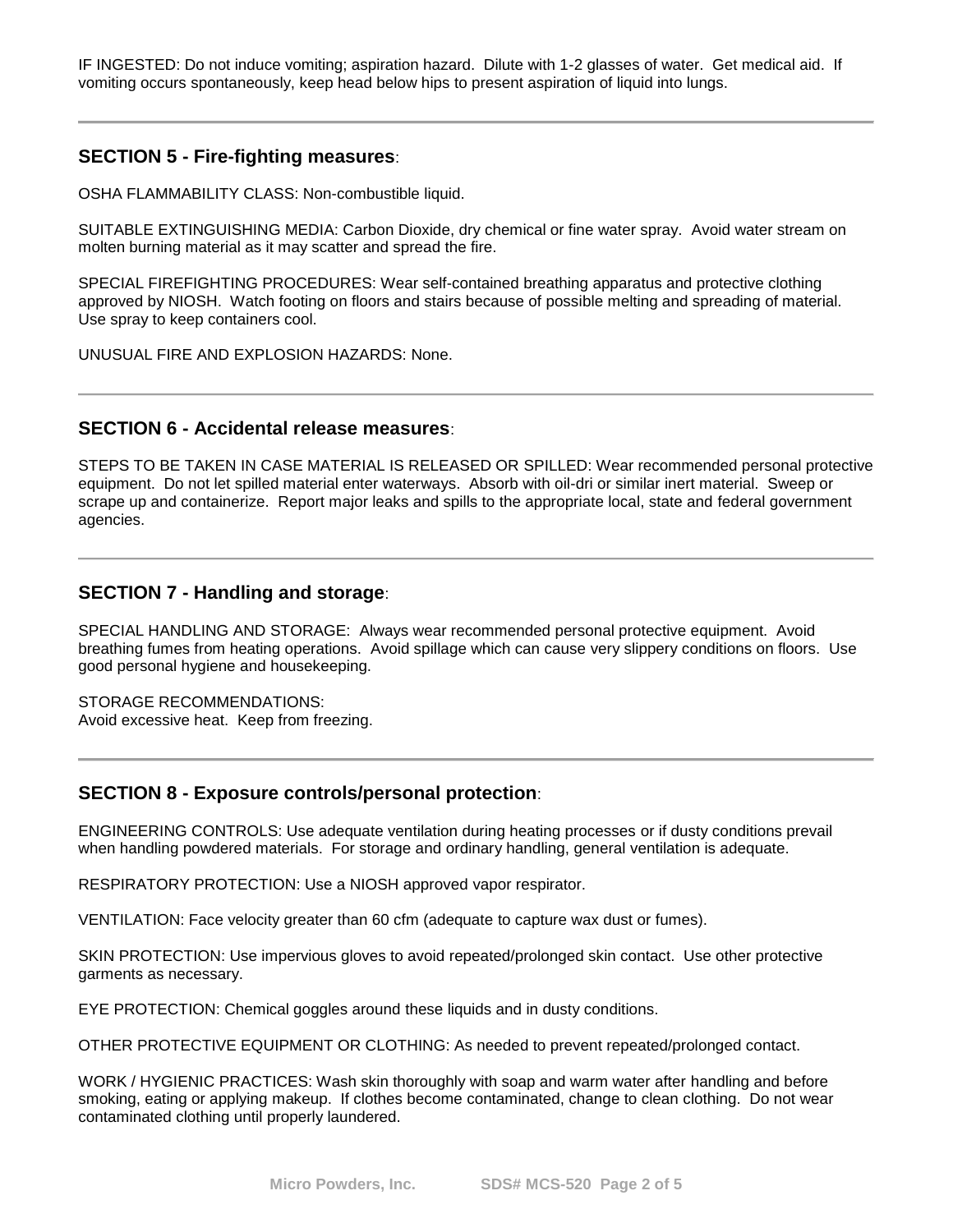EXPOSURE GUIDELINES: If allowed to dry, powdered forms may generate nuisance particulates upon handling. ACGIH TLV = 10mg/m3. OSHA PEL 5mg/m3.

#### **SECTION 9 - Physical and chemical properties**:

| Appearance                      | : Off White liquid      |
|---------------------------------|-------------------------|
| Odor                            | : Amine                 |
| Odor threshold                  | : Not applicable        |
| Melting point                   | : See Micromide 520 SDS |
| Boiling point                   | : 100 $^{\circ}$ C      |
| Flash point                     | : None COC              |
| <b>Evaporation rate</b>         | : Similar to water      |
| Flammability                    | : Not applicable        |
| Upper/lower flammability limits | : Not applicable        |
| Vapor pressure                  | : Not applicable        |
| Vapor density                   | : Heavier than air      |
| Relative density                | : $1.00$ g/cc           |
| Solubility                      | : Miscible with water   |
| <b>Partition coefficient</b>    | : Unknown               |
| Auto-ignition temperature       | : Unknown               |
| Decomposition temperature       | : Unknown               |
| <b>Explosive properties</b>     | : Not applicable        |
| Oxidizing properties            | : Not applicable        |
| Volatiles (weight percent)      | : 66%                   |
|                                 |                         |

## **SECTION 10 - Stability and reactivity**:

STABILITY: Stable at normal conditions.

CONDITIONS TO AVOID: Freezing.

INCOMPATABILITY (AVOID CONTACT WITH): Strong oxidizing agents.

HAZARDOUS POLYMERIZATION: Should not occur.

HAZARDOUS DECOMPOSITION PRODUCTS AND/OR BY PRODUCTS: These products may emit oxides of carbon.

## **SECTION 11 - Toxicological information**:

| Acute toxicity                                         | : No data developed.                         |
|--------------------------------------------------------|----------------------------------------------|
| Skin corrosion/irritation                              | : No data developed. None expected.          |
| Serious eye damage/irritation                          | : No data developed.                         |
| Respiratory or skin sensitization : No data developed. |                                              |
| Germ cell mutagenicity                                 | : No data developed.                         |
| Carcinogenicity                                        | : N.T.P. CARCINOGEN: No                      |
|                                                        | : I.A.R.C. CARCINOGEN: No                    |
| Reproductive toxicity                                  | : No.                                        |
| STOST-single exposure                                  | : No data developed.                         |
| STOST-repeated exposure                                | : No data developed.                         |
| Aspiration hazard                                      | : No data developed. Aspiration is possible. |

MEDICAL CONDITIONS GENERALLY AGGREVATED BY EXPOSURE: May irritate people with skin problems, asthma and lung diseases. Susceptible individuals may have an allergic reaction.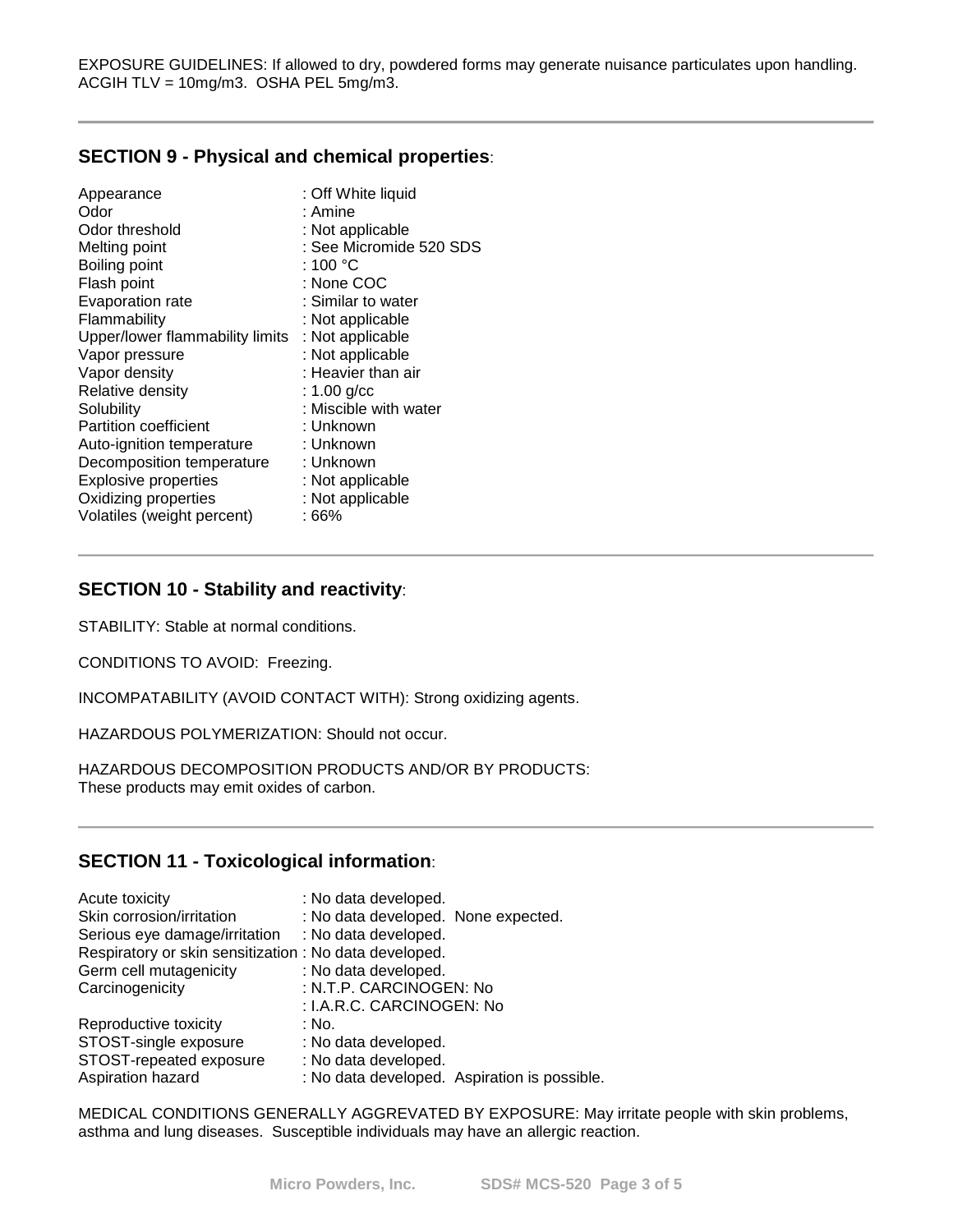# **SECTION 12 - Ecological information**:

ECOLOGICAL PROFILE: No data have been developed on this subject. These aqueous liquids are miscible in water. Potential environmental impact in case of spill or release is considered to be minimal. Do not let product enter watercourse.

#### **SECTION 13 - Disposal considerations**:

WASTE DISPOSAL METHOD: Assume conformity with applicable disposal regulations. Preferred method of disposal is in closed containers of sufficient strength to eliminate leakage at approved incineration or chemical landfill waste disposal site in accordance with local regulations. Sewage disposal is discouraged.

RCRA: Is the unused product a RCRA hazardous waste if discarded? No.

The information offered here is for the product as shipped. Use and/or alterations to the product such as mixing with other materials may significantly change the characteristics of the material and alter the RCRA classification and the proper disposal method.

## **SECTION 14 - Transport information**:

| <b>UN Number</b>              | : Not classified as hazardous.                     |
|-------------------------------|----------------------------------------------------|
| UN Proper shipping name       | : N/A                                              |
| <b>Transport hazard class</b> | : Not classified as hazardous.                     |
| Packing group                 | : N/A                                              |
| IATA                          | : Not classified as hazardous                      |
| <b>Environmental hazards</b>  | : Not considered marine pollutant.                 |
|                               | : Not considered environmentally hazardous.        |
| Special precautions           | : Keep sealed and secure. Do not expose to heat.   |
| <b>DOT Classification</b>     | : Non-Hazardous.                                   |
| <b>INCO Terms</b>             | : EXW for Regulatory Purposes and Responsibilities |
|                               |                                                    |

#### **SECTION 15 - Regulatory information**:

#### **Please request our Regulatory Summary Sheet (RSS) for global regulatory information.**

REACH: All substances registered.

Toxic Substances Control Act (TSCA): This product or its components are listed on the TSCA Inventory. This product and/or its components do not contain any chemicals subject to any rules or orders under TSCA sections 4, 5, 6, 7, or 8(d).

California Proposition 65: Not regulated.

WHMIS Classification (Canada): Not subject to WHMIS regulations.

SARA Section 311/312:

| - Acute Health Hazard:   | N٥ |
|--------------------------|----|
| - Chronic Health Hazard: | N٥ |
| - Fire Hazard:           | N٥ |
| - Reactivity Hazard:     | N٥ |